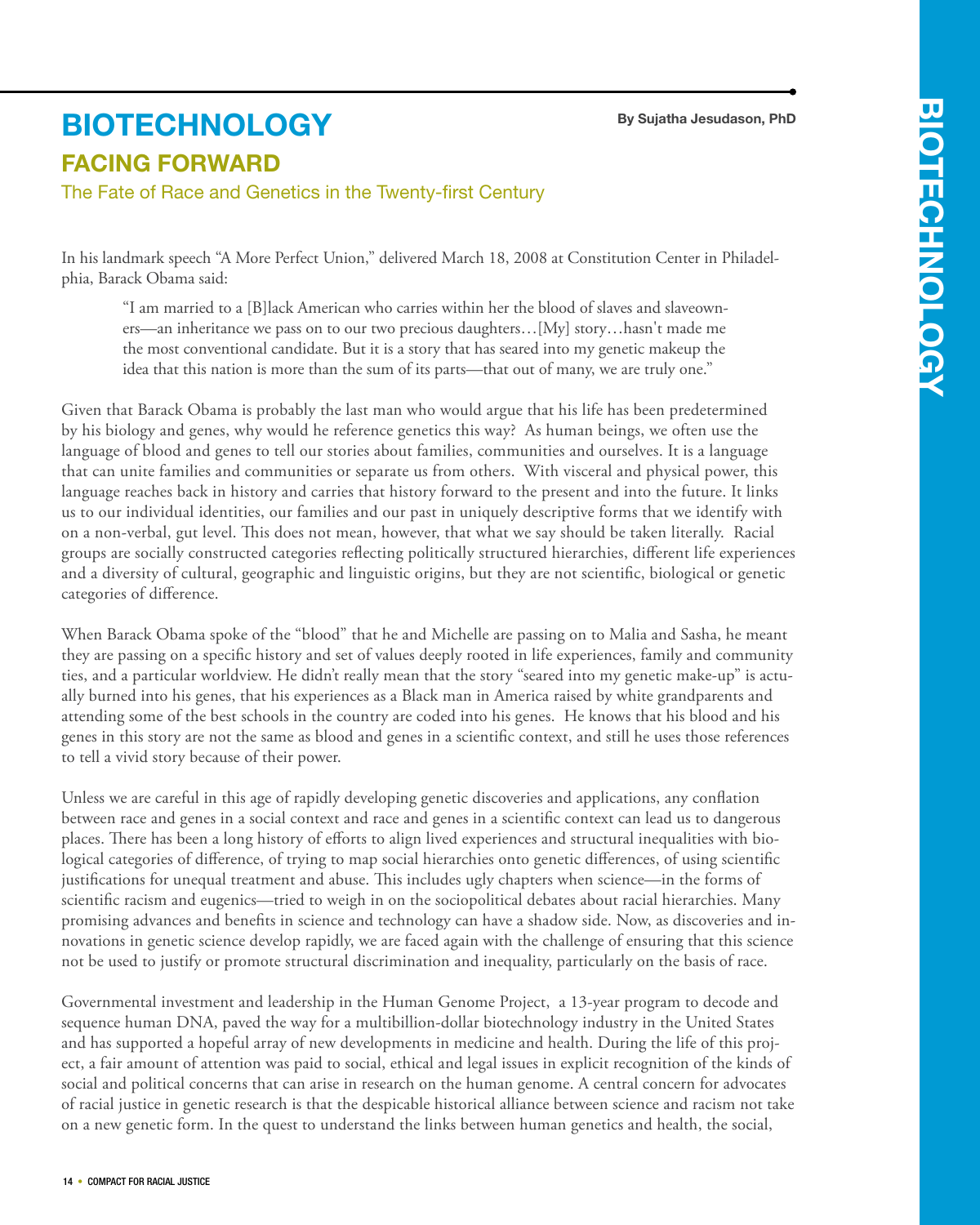environmental and structural causes of health disparities in communities of color must not get lost in an avalanche of weak claims about the genetically determined nature of racialized health disparities.

Most scientists, in their unflagging commitment to understanding the mysteries of human DNA and developing treatments for medical conditions, are not racists. They pride themselves on fighting the good fight for our collective wellbeing. However, this is a place where intent and impact can painfully diverge. In the quest to explore and understand genetic variation, social categories of difference can, intentionally or unintentionally, become entwined and mapped onto genetic differences. This conflation can imply that social differences are scientifically determined. Non-racist intentions can assume racialist life in the form of genetic categories of race.

Given popular understandings of genetics, this could regress us back to forms of genetic determinism where racial and social hierarchies are justified by supposed group genetic variation. A few current examples of this relationship between race and genetic science include:

- FDA-approved race-specific medications like BiDil (intended to treat heart disease in Blacks) erroneously reinforce the unproven idea that there are medically relevant genetic differences between Blacks and other racial groups. The dubious claims of efficacy of this new breed of race-specific drugs may be a good marketing ploy, but it's bad science, lacking any credibility in sound research. A genetics-race focus on health shifts attention away from the social and environmental causes of health disparities toward predetermined genetic causes of disease and illness.
- Currently, DNA forensic databases contain disproportionately more profiles of Black and Latino people, a result of racial bias in arrests and the criminal justice system. As more states mandate the collection of DNA samples from people who are arrested–even if never convicted–this racial disparity is likely to grow worse. This increases opportunities for erroneous, coincidental or wrong profile matches and exacerbates existing racial biases in the system. Constructing genetic heritage and phenotypic profiles from DNA to catch crime suspects is based on little-tested, problematic science, conflating genetic profiles with social categories of race. The interest in using these databases to explore biological links to criminal behavior can lead to unfounded connections between race and crime.
- Assisted reproductive technologies are routinely used now to screen for and deselect specific genetic characteristics and conditions. As this science develops, will we also see people genetically select their children's eye color, hair texture, skin tone and "intelligence"\_characteristics currently imbued with racialized meaning? If assisted reproductive and genetic technologies develop to the point where we can design our babies, what racialized visions of perfection will be reinforced?

## **Ensuring the Future of Equity and Equality**

In decoding the mysteries of human DNA, scientists have found that we are all 99.9% genetically the same; there is more genetic variation within any given human group defined linguistically, geographically or culturally than there is between any two groups of humans. Genetic variation is at the individual level, not at the group level. Given the amazing diversity in human lives, cultures and experiences, this is a powerful affirmation of our shared humanity and human variety—so long as we don't try to link those genetic variations to social categories and group hierarchies.

Progress and improvements in race relations in the United States and around the world come about only when we accept and acknowledge that race is a sociopolitical category based on structural inequities and cultural practices. There is no socially meaningful biological difference between human beings, and there is certainly no hierarchy in the small variations between us. Now is not the time to turn back the clock to unfounded and determinist visions for our world. In discourse and policies, we can prevent the perception and practice that race is a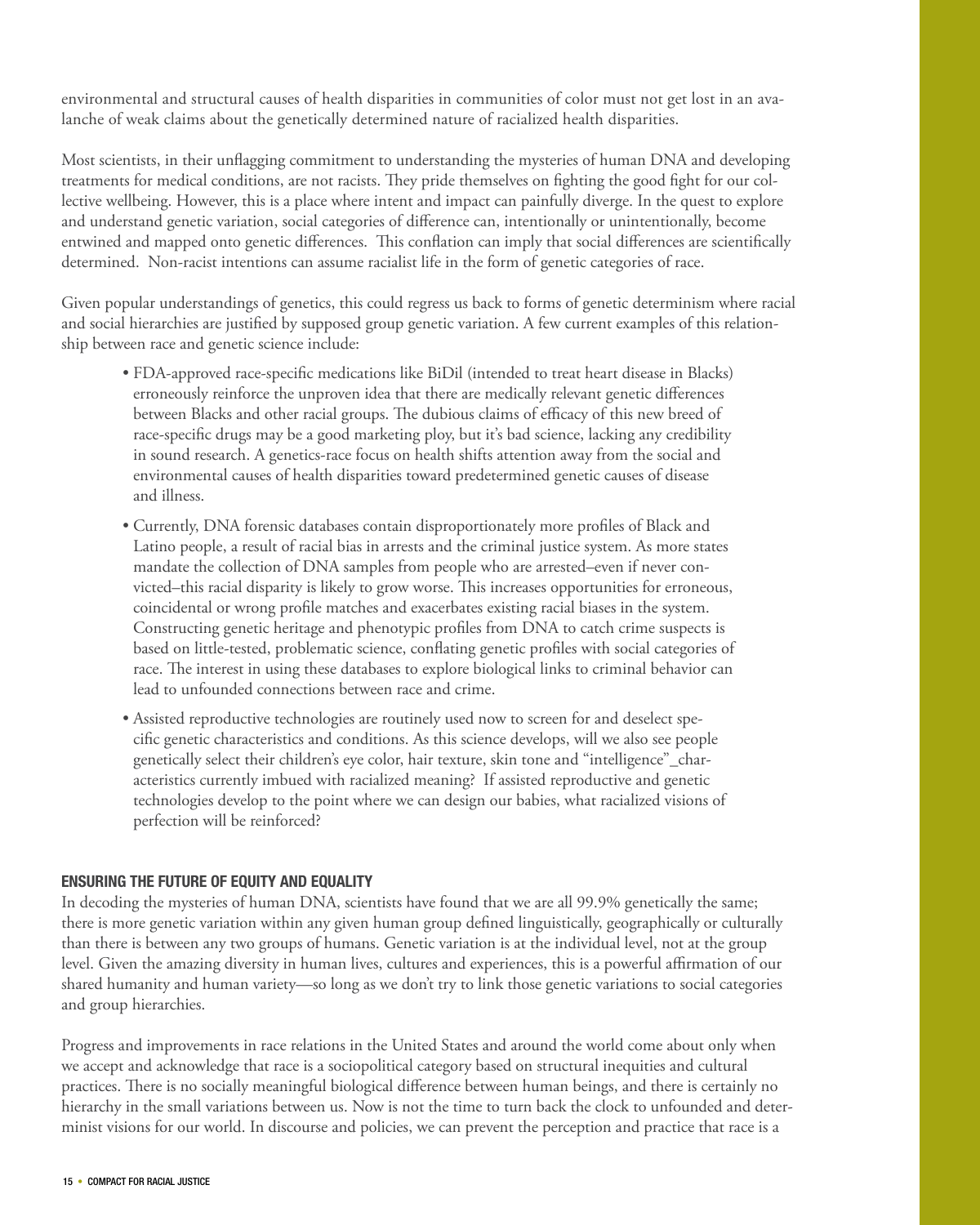biological and scientific category and focus instead on working actively to undo the very real structural inequities and practices that impact the health and well-being of so many communities of color.

Our challenge for the 21st century is to learn from the past and pay close attention to the ways we link race with genes in our daily lives, scientific research and consumer products. Our vision for the future is that we all enjoy those applications of genetic science that promote individual and social well-being without falling into the quicksand of scientific justification for social differences and exclusion. We want affordable, effective medicine and health care for all based on each person's unique needs. Universal accessibility needs to be built into research and development with an affirmative role for government to prevent race from becoming an unproven scientific category and to ensure affordability and accessibility in diagnosis and treatment. The benefits of the publicly funded Human Genome Project should not be privatized for the few, but shared by all.

Our goals for 21st century genetic science are twofold: eliminate any conflation between race and genetic variation, and promote the beneficial uses of genetic science for all. We already have the tools to help us achieve these goals.

First, to avoid this conflation, a multidisciplinary group of Stanford University faculty proposed ten guiding principles for using racial categories in human genetics. To encourage accurate, rigorous and disciplined uses of racial and ethnic categories, they explicitly remind us that there is no scientific basis for claims that human genetic variations support hierarchically organized categories of race and ethnicity, that sociopolitical racial categories change and shift over time and that there is more variation within than between human groups. In human genetic research, they specifically recommend that scientists:

- Recognize both cultural and geographical ancestry in addressing health disparities.
- Be explicit about how and why researchers are using racial or ethnic categories in the initial research design.
- Avoid overstatements of the contributions of genetic variation to phenotypic variation, especially in the media and in translation of research findings.
- Include historical and social scientific information in the teaching of genetics.
- Take a multidisciplinary approach to studying human genetic variation by including a broad range of experts from the humanities and social and life sciences.
- Avoid making naïve leaps to genetic explanation for group differences in complex traits, particularly behavioral traits.
- Avoid using race as proxy for biological similarities and instead focus on individuals rather than groups in clinical medicine.

Second, in order to ensure that all enjoy the benefits of human genetic research we should implement the use of Race and Equity Impact Assessments. These can be used to:

- Identify unwarranted racial impacts and inequities in access and affordability.
- Consider alternative means of achieving the health and public benefits of genetic science without reifying race, exacerbating existing racial inequities or creating new inequities.
- Facilitate adjustments that will maximize the beneficial effects and minimize any harmful effects on racial justice, inclusion and equity.

This tool can help ensure that intent and impact are consistent and aligned—that work in the area of human genetics advances a public and policy agenda of fairness and equity while addressing historic patterns of institutional bias and discrimination.